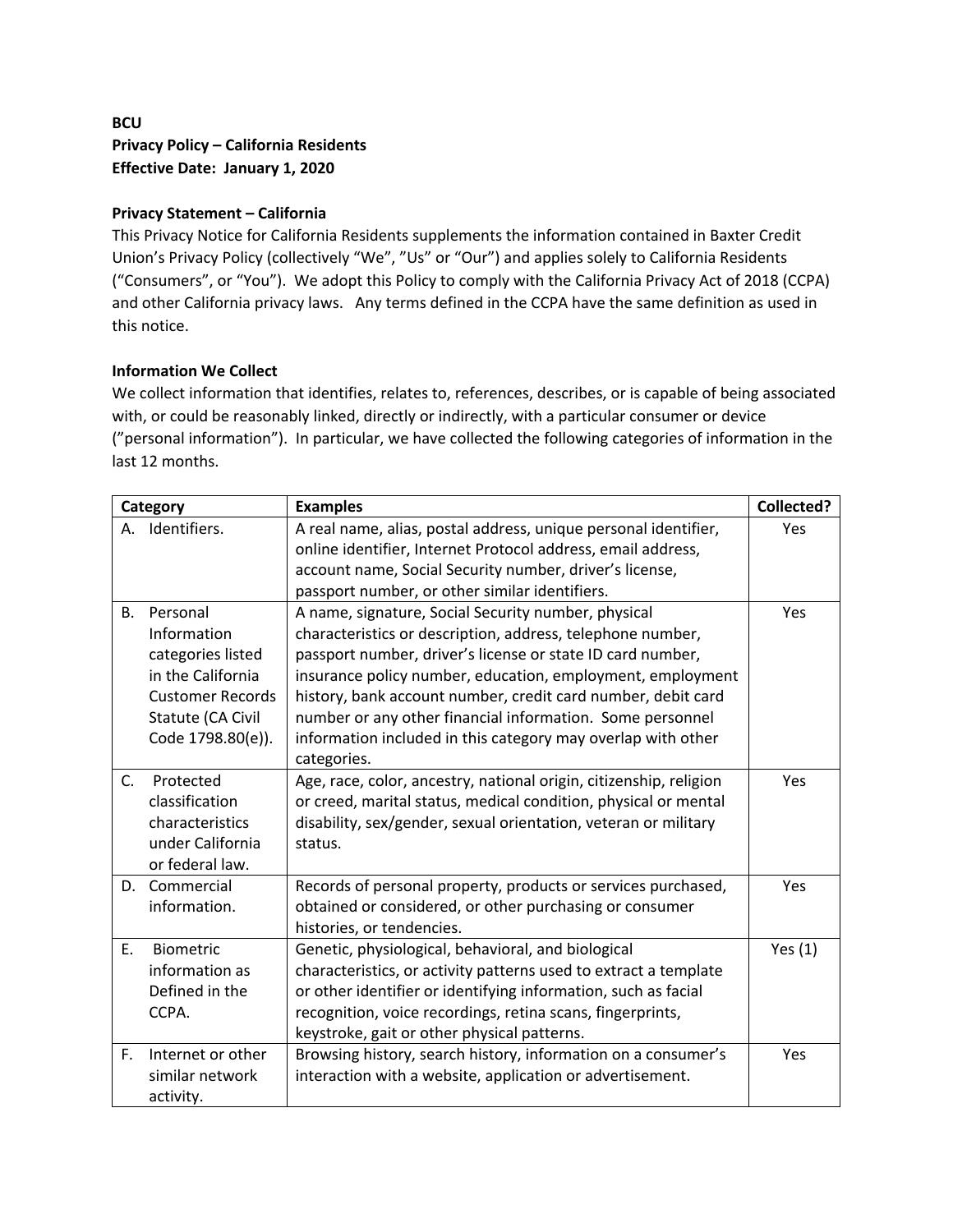|              | G. Geolocation data. | Physical location or movements.                                 | <b>Yes</b> |
|--------------|----------------------|-----------------------------------------------------------------|------------|
|              | H. Sensory data.     | Audio, electronic, visual, thermal, olfactory or similar        | Yes        |
|              |                      | information.                                                    |            |
| $\mathbf{L}$ | Professional or      | Current or past job history.                                    | Yes        |
|              | employment-          |                                                                 |            |
|              | related              |                                                                 |            |
|              | information.         |                                                                 |            |
| J.           | Non-public           | Education records directly related to a student maintained by   | <b>Yes</b> |
|              | education            | an educational institute or party acting on its behalf, such as |            |
|              | information.         | grades, transcripts, class lists, student schedules, student    |            |
|              |                      | identification codes, student financial information, or student |            |
|              |                      | disciplinary records.                                           |            |
| К.           | Inferences drawn     | Profile reflecting a person's preferences, characteristics,     | <b>Yes</b> |
|              | from other           | psychological trends, predispositions, behavior attitudes,      |            |
|              | personal             | intelligence, abilities, and aptitudes.                         |            |
|              | information.         |                                                                 |            |

(1) – Biometric information collected by BCU is limited to video recordings of our Service Centers and voice recordings of calls.

Personal information does not include:

- Publicly available information.
- De-identified or aggregated consumer information.
- Information excluded from CCPA's scope, such as:
	- $\circ$  Health or medication information covered by the Health Insurance Portability and Accountability Act of 1996 (HIPAA) and the California Confidentiality of Medical Information Act (CMIA) or clinical trial data.
	- $\circ$  Personal information covered by certain sector-specific privacy laws, including the Fair Credit Reporting Act (FCRA), the Gramm-Leach-Bliley Act (GLBA) or California Financial Information Privacy Act (FIPA), and the Drivers Privacy Protection Act of 1994.

We obtain the categories of personal information listed above from the following categories of sources.

- Directly from our members, through applications for membership or applications for credit, with related documentation requirements.
- In certain cases, indirectly from employers, either employee listings from the companies we serve, or employment verification related to the extension of credit.
- Directly and indirectly from activity on our website. For example, from submissions through our chat, message center, or online banking system.
- Directly through recording of interactions with digital or live service agents.
- From third-parties that provide services for the transactions and products that we provide. For example: loan servicing providers, collection agencies, credit reporting agencies, document providers, and other providers.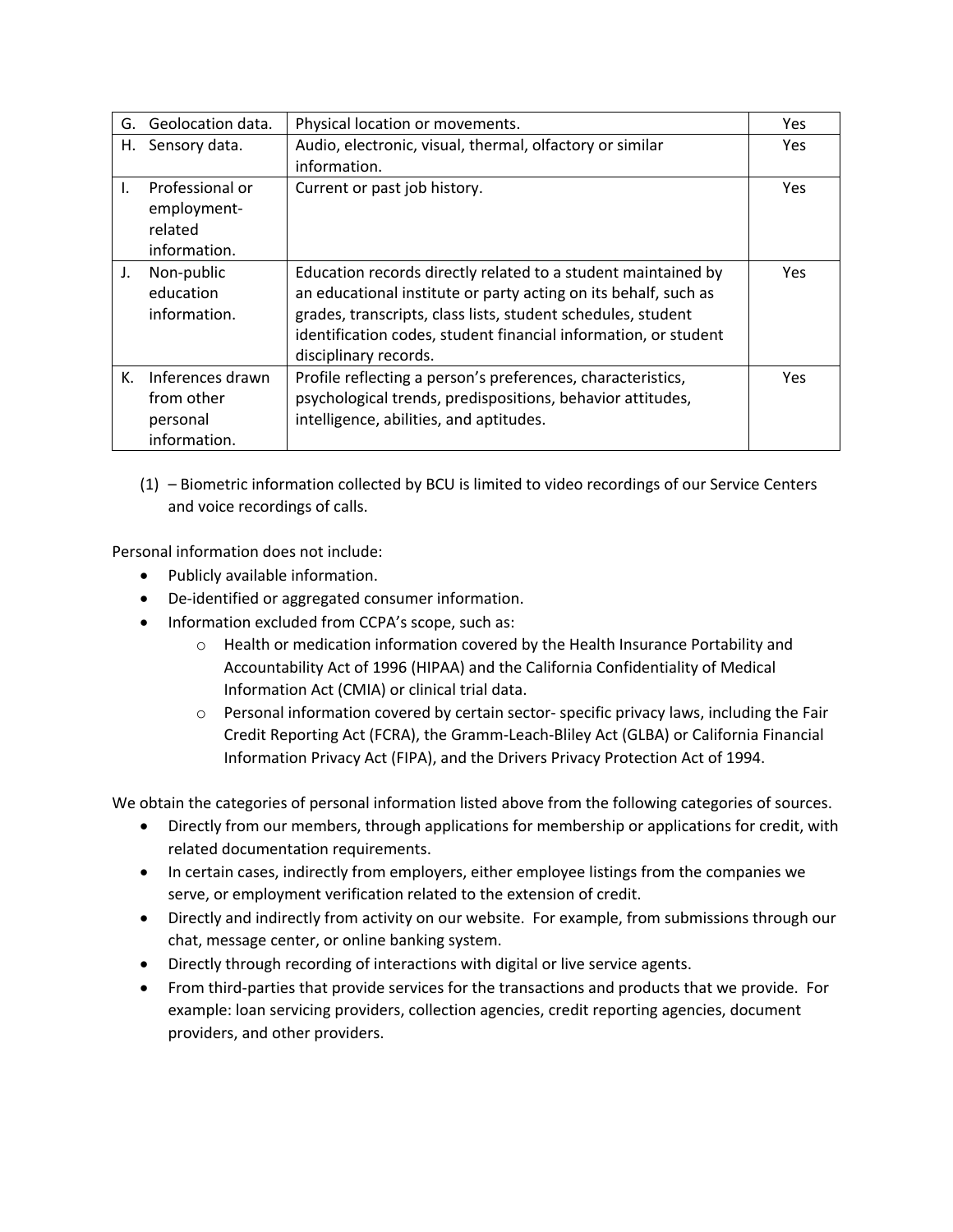### Use of Personal Information

We may use and/or process the personal information we collect about you for one or more of our legitimate business purposes. For example, we may use your information:

- To provide you with information, products and services you request from us.
- For regulatory compliance purposes (i.e. Bank Secrecy Act, Home Mortgage Disclosure Act, Flood Act, etc).
- To provide you with alerts and other notices related to your transactions.
- To recommend products or services that may be of interest to you.
- To improve products, services and channels that may be of benefit to you.
- To respond to law enforcement requests and as required by applicable law, court order, or government regulations.
- To evaluate or conduct a merger, or other sale of assets, such as selling mortgage loans to Federal National Mortgage Association (FNMA), in which personal information held by us is among the assets transferred.
- As described to you when collecting your personal information or as otherwise set forth in CCPA.

#### Sharing Personal Information

# **In the preceding twelve (12) months, we have not sold any personal information. We will not sell your personal information.**

We may share information about you, including personal information, with subsidiaries who are subject to this Privacy Notice or follow practices at least as protective as those described here, or with Service Providers with whom we have entered into contracts that require personal information be kept confidential and prohibit the retention, use, or disclosure of personal information for any purpose other than the services specified.

We do not share or disclose your personal information for commercial purposes without your separate consent, except for as described below.

- **Within BCU:** We may share personal information internally with our subsidiary and affiliates [etc.].
- **Service Providers:** We employ other companies and individuals to perform functions on our behalf, including servicing loans, and other administration related to the products and services we provide. They have access to personal information needed to perform their functions, but not for other purposes.
- **Business Transfers**: If we purchase other businesses or their assets, sell our business assets, or are involved in a bankruptcy, merger, acquisition, reorganization or sale of assets, your information, including any category of personal data collected by us, may be among assets sold or transferred and may be subsequently used by a third-party.
- **Lawful Requests and Safety**: We release personal information when we believe it is appropriate to comply with the law, it is necessary to protect our interests, to prevent fraud or other illegal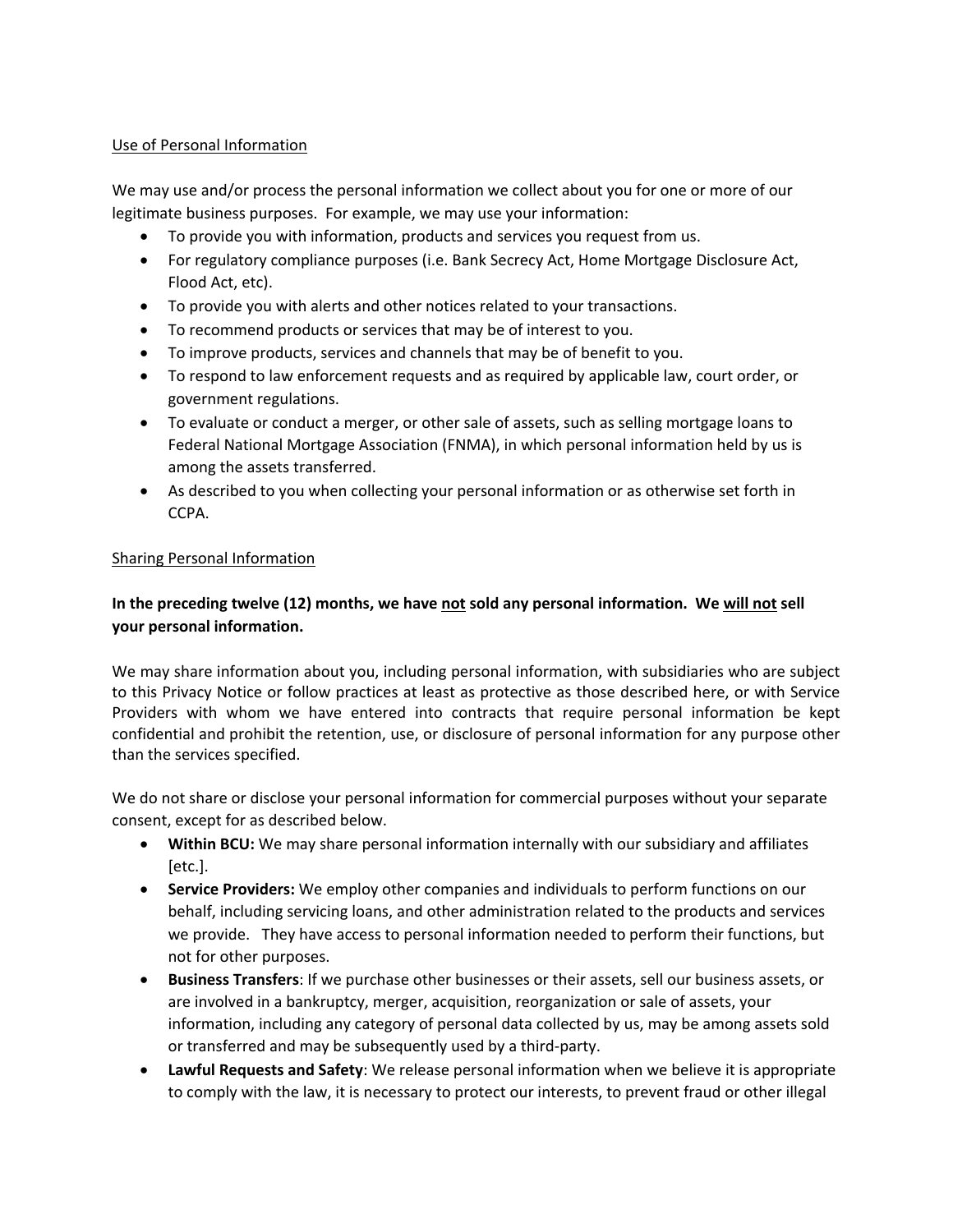activity, and to protect the safety of any person. Nothing in this Privacy Notice is intended to limit any legal defenses or objections that you may have to a third party's, including a government's, request to disclose your information.

• **Business and Marketing Partners**: We may disclose de-identified, aggregated, non-personal data received from providing the Websites with certain trusted business partners, without restriction.

Over the past twelve (12) months, we have shared the following categories of personal information with other members of our family, our service providers and third parties with which you have agreed we can share your information: identifiers, customer records, commercial information, internet or other network activity, geolocation data, and inferences drawn from personal information.

### Your Rights and Choices

The CCPA gives California residents specific rights about our collection and use of the personal information we have collected, used, and disclosed over the past twelve (12) months. This section describes your CCPA rights and explains how to exercise those rights.

### *Access to Specific Information and Data Portability Rights*

The CCPA gives California Residents the right to ask us about our collection and use of the personal information we have collected, used and disclosed over the past twelve (12) months. To do so, you can submit a verifiable consumer request ("Request to Know"). Once we receive and confirm your verifiable consumer request, we will disclose to you:

- The categories of personal information we collected about you.
- The categories of sources for the personal information we collected about you.
- Our business or commercial purpose for collecting that personal information.
- The categories of third parties with whom we share that personal information.
- The specific pieces of personal information we collected about you (also called a Data Portability Request).
- If we sold or disclosed your personal information for a business purpose, two separate lists disclosing:
	- $\circ$  sales, identifying the personal information categories that each category of recipient purchased; and
	- $\circ$  disclosures for a business purpose, identifying the personal information categories that each category of recipient obtained.

### *Deletion Request Rights*

California Residents have the right to request that we delete the personal information that we collected from you and retained ("Requests to Delete"). Once we receive and confirm your verifiable consumer request, we will delete (and direct our service providers to delete) your personal information from our records, unless an exception applies.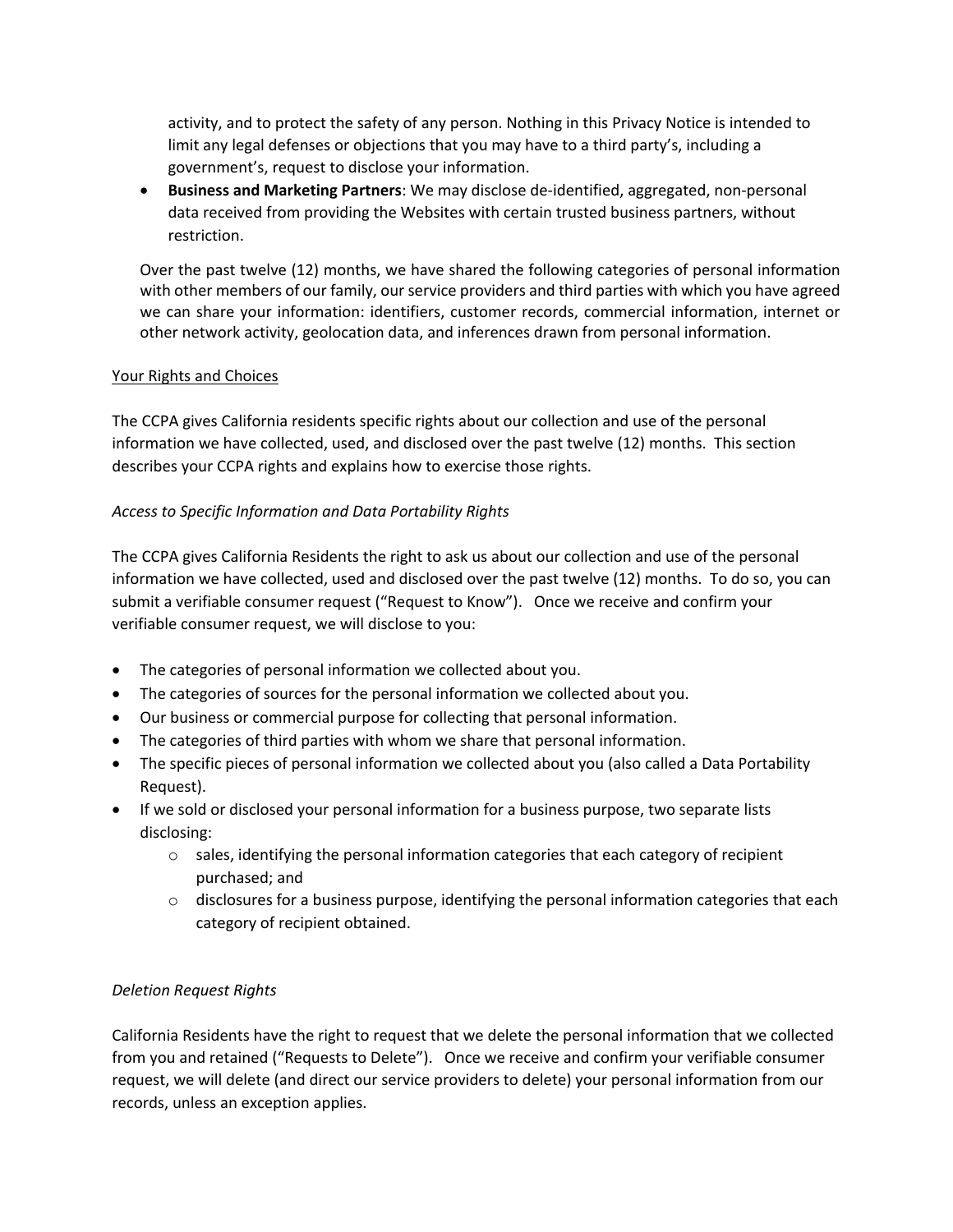We may deny your deletion request if retaining the information is necessary for us or our service providers to:

- 1. Complete the transaction for which we collected the personal information, provide a product or service that you requested, or take actions reasonably anticipated within the context of our ongoing business relationship with you.
- 2. Detect security incidents, protect against malicious, deceptive, fraudulent, or illegal activity, or prosecute those responsible for such activities.
- 3. Comply with applicable state and federal regulations or comply with a legal obligation or otherwise using the personal information, internally, in a lawful manner.
- 4. Enable solely internal uses that are reasonably aligned with consumer expectations based on your relationship with us.
- 5. For a purpose otherwise contemplated by Cal. Civ. Code Section 1798-105(c)-(d) and as amended.

### *Exercising Access, Data Portability, and Deletion Rights*

You may make a verifiable customer request for access or data portability twice within a 12-month period. To exercise the access, data portability and deletion rights described above, please submit a verifiable consumer request to us by either:

- Mailing us your request
- Visiting bcu.org (http://www.bcu.org)
- Calling us at 800-388-7000

Only you or a person registered with the California Secretary of State that you authorize to act on your behalf, may make a verifiable consumer request related to your personal information. If the request is made through an agent, we reserve the right to require a signed authorization or verification of the agent's identity from you in order protect the privacy of the personal information requested. You may also make a verifiable consumer request on behalf of your minor child.

Should you call us or visit the website we've shown above, you can access the form for making a verifiable request. Generally, your verifiable request must:

- Provide sufficient information that allows us to reasonably verify you are the person about whom we collected personal information or an authorized representative.
- Describe your request with sufficient detail that allows us to properly understand, evaluate, and respond to it.

We cannot provide you with information sought in a Request to Know or comply with a Request to Delete, if we cannot verify your identity or authority to make the request and/or confirm the personal information relates to you. Therefore, we reserve the right to request additional information from you to allow us to verify your request before we respond. We also reserve the right to refuse a Request to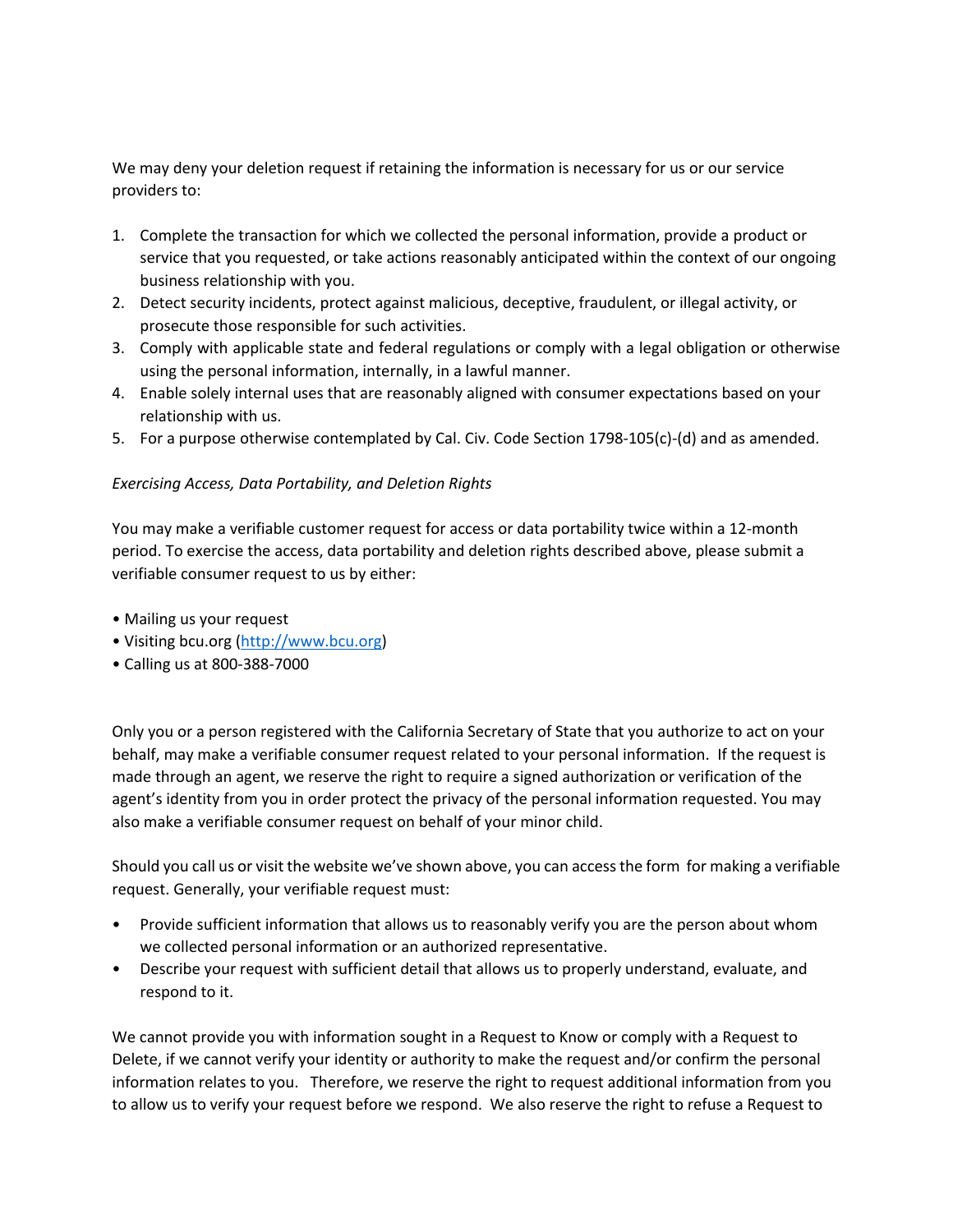Know or a Request to Delete, if we believe the request is fraudulent or may compromise the security of personal information. Making a verifiable consumer request does not require you to create an account with us. We will only use personal information provided in a verifiable consumer request to verify the requestor's identity or authority to make the request.

# *Response Timing and Format*

We'll let you know that we received your request within ten (10) days of receipt and give you information regarding how we will process your request and will endeavor to provide a response to a verifiable consumer request within 45 days of its receipt. If we require more time, we will inform you of the reason and extension period in writing. If you have an account with us, we will deliver our written response to that account. If you do not have an account with us, we will deliver our written response by mail or electronically, at your option. Any disclosures we provide will only cover the 12-month period preceding the verifiable consumer request's receipt. The response we provide will also explain the reasons we cannot comply with a request, if applicable. For data portability requests, we will select a format to provide your personal information that is readily useable and should allow you to transmit the information from one entity to another entity without hindrance.

We do not charge a fee to process or respond to your verifiable consumer request unless it is excessive, repetitive, or manifestly unfounded. If we determine that the request warrants a fee, we will tell you why we made that decision and provide you with a cost estimate before completing your request.

### *Non-Discrimination*

We will not discriminate against you for exercising any of your CCPA rights. Unless permitted by the CCPA, we will not:

- Deny you products or services, provided you qualify for membership in the Credit Union, and in the case of loans, provided you meet our criteria for extending credit.
- Charge you different prices or rates for products or services, including through granting discounts or other benefits, or imposing penalties.
- Provide you a different level or quality of products or services.
- Suggest that you may receive different costs or rates for products or services or a different level or quality of products or services.

We may offer certain financial incentives permitted by the CCPA that can result in different prices, rates or quality levels. Any CCPA-permitted financial incentive we offer will reasonably relate to your personal information's value and contain written terms that describe the program's material aspects.

### *Changes to Our Privacy Notice*

We reserve the right to amend this privacy notice at our discretion and at any time. When we make changes to this privacy notice, we will notify you by email or through a notice on our website homepage.